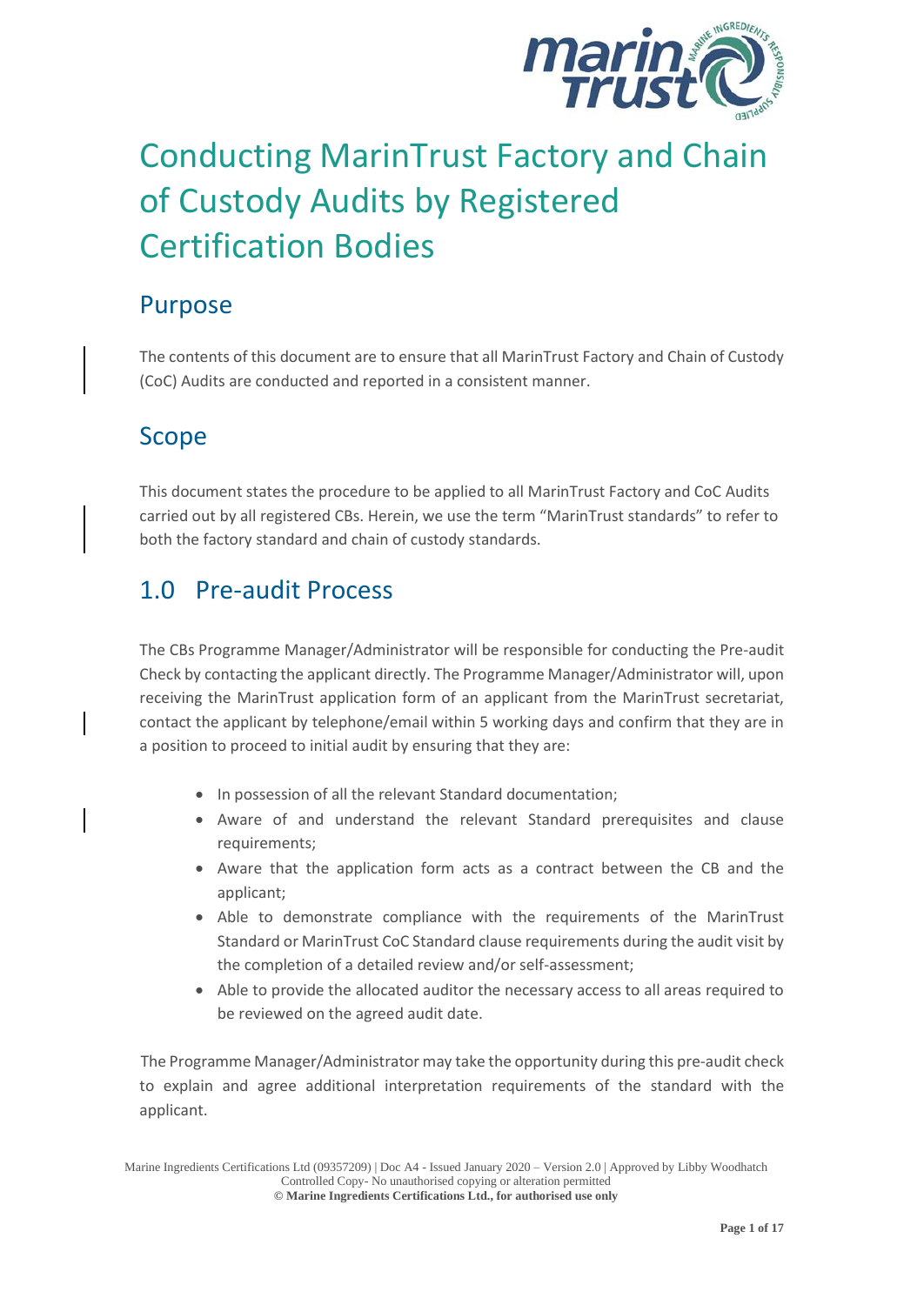

If deemed necessary, the relevant Programme Manager/Administrator may request the allocated auditor to carry out this pre-audit check.

If the pre-audit check is successful, the audit date along with a site audit schedule, (developed in conjunction with the auditor if applicable), will be confirmed in writing to the applicant. The MarinTrust secretariat/Standards Administrator will receive a monthly Certification Tracker indicating the audit schedule from each MarinTrust registered Certification Body. This shall include as a minimum:

- Applicant company name
- Applicant site name
- Audit type
- Allocated Auditor
- Audit conducted date
- Standard type
- Certificate number (for existing certificate holders)

 If the outcome of the pre-audit check is unsatisfactory this information will be entered in the applicant's file by the Programme Manager/Administrator and the Programme Manager will re-contact the applicant at an agreed time to reset the date of the Audit.

**The pre-audit process for audits subsequent to the initial audit** - termed here as "Re-audits" - does not include a pre-audit Check. The Programme Manager /Administrator will be responsible for scheduling audits and notifying the approved auditor. Where relevant, this schedule may be amended as necessary to take into account changes in the audit frequency required by any amendments to the MarinTrust standards. The auditor will be responsible for the carrying out of the audit on the agreed date. Where an audit cannot be conducted on the agreed date the Programme Manager/Administrator shall ensure that the audit is not rescheduled outside its re-certification due date as stated on the Certificate of Compliance.

*Note in the event of an extraordinary event being declared, the extraordinary event procedure shall take precedent over audit frequency requirements*

For all audits the Programme Manager/Administrator will confirm in writing to the applicant the agreed audit date and location, including the site audit schedule for the audit, a copy of which will be sent to the auditor along with authorisation, in the form of an email to conduct an audit. A copy of this information shall be held on the applicant's individual file.

All auditors, whether for initial audit or re-audits, are required to declare to the CB any situation, which may give rise to a conflict of interest with respect to locations, they have been requested to audit. Each auditor must confirm that they will notify the CB should such a situation arise through a signed Conflict and Confidentiality Declaration form.

Marine Ingredients Certifications Ltd (09357209) | Doc A4 - Issued January 2020 – Version 2.0 | Approved by Libby Woodhatch Controlled Copy- No unauthorised copying or alteration permitted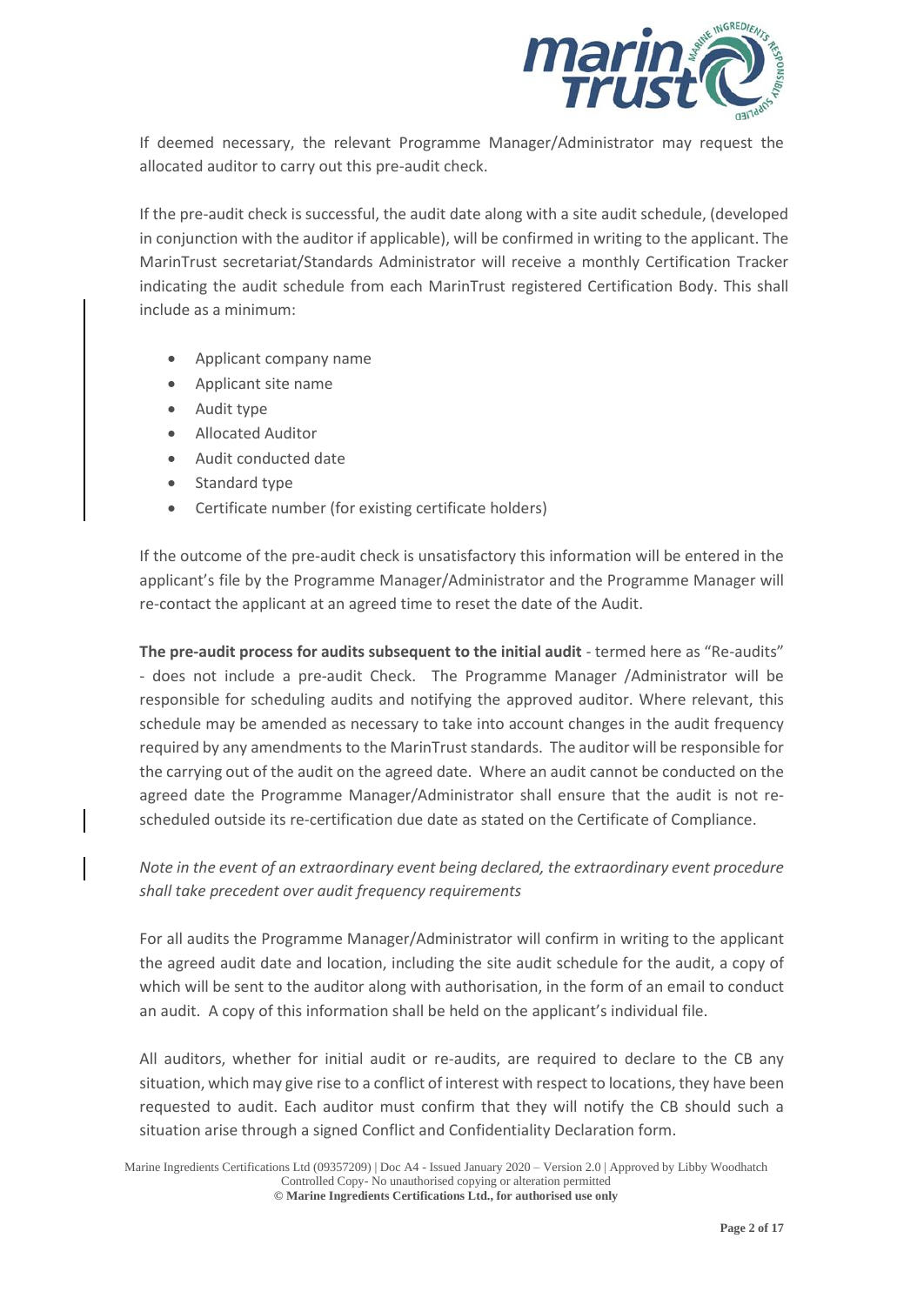

**CBs own Registered Auditors-** The auditor will bring with them to the on-site audit the agreed site audit schedule, which they must endeavour to follow as closely as possible.

**CBs Sub-contracted Registered Auditors -** The Sub-contracted Auditor will bring with them the confirmation email sent to them from the Programme Manager/Administrator, advising of the audit date, time, facility address and contact, along with the authorisation to conduct an audit to the MarinTrust standards. This will serve as identification and validation of the auditor, to carry out the audit.

### 2.0 Audit Procedures

#### 2.1 General information

The audit will be conducted against the current issue of one of the MarinTrust standards and will use an approved audit report format. Audits of most types of operation shall be conducted in their own language, where possible, but all reports shall be written in English. Where audits cannot be conducted in the applicant's own language Certification Bodies shall provide/offer an **independent** translator/interpreter to attend. The use of a translator/interpreter provided by the applicant is not allowed due to impartiality risks.

 All audit evidence will be recorded as *Yes*, *No, or Non-applicable (N/A)* and substantiated with both positive and/or negative evidence to each clause of the MarinTrust Standard or CoC Standard. All areas, covering only those marine ingredients (fishmeal and fish oil) products and processes that are from approved sources stated within their application to the MarinTrust standards, must be assessed. If not, reasoning must be noted in the final report. If the auditor is unsure how to score the evidence collated during an audit to a specific clause within the MarinTrust standards, they must consult with their CBs for further guidance before the clause can be rated.

Initial Audits. The Auditor shall ensure that all applicable areas of the MarinTrust standards are assessed.

Surveillance Re-certification Audits. The auditor will take into account non-conformances and results from previous audits and may focus more attention on areas of concern ensuring always that all applicable areas of the MarinTrust standards have been assessed.

The auditor after 3 consecutive audits of a single plant may not be used on the  $4<sup>th</sup>$  unless they have been given permission by MarinTrust.

The on-site audit schedule shall consist of seven elements and is based on ISO 17021 requirements (applicable to audits against the Factory and CoC Standards):

Marine Ingredients Certifications Ltd (09357209) | Doc A4 - Issued January 2020 – Version 2.0 | Approved by Libby Woodhatch Controlled Copy- No unauthorised copying or alteration permitted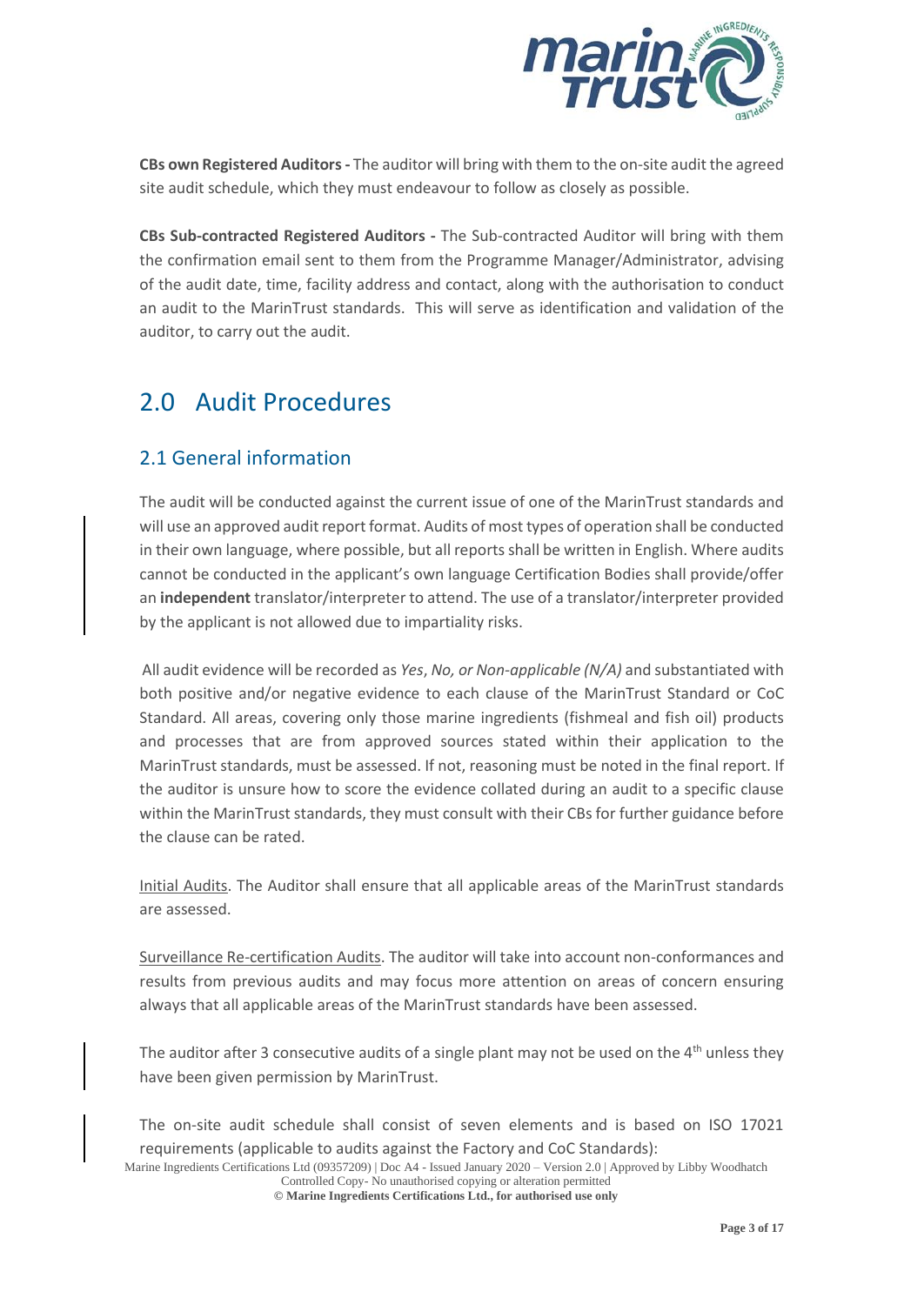

- An Opening Meeting.
- A review of the documented Traceability Systems back to the Approved Raw Material.
- Production Facility Inspection to review practical implementation of the Traceability Systems and interview of specific personnel used to control these systems.
- Review of the Production Facility Inspection- to verify and conduct further document checks to verify compliance with the reviewed systems.
- Final Review of Findings preparation for the closing meeting.
- A Closing Meeting to discuss compliance with the MarinTrust or CoC standard.

An opening meeting shall always be conducted with the applicant to confirm, as necessary, the scope of the audit visit to determine the availability of relevant personnel, access to required areas, confidentiality of information, and reporting process.

The auditor shall always complete the approved audit report form for the respective MarinTrust standard to ensure all aspects of the standard are addressed.

Sufficient notes will be taken during the audit to demonstrate an identifiable audit trail against each clause assessed. These notes will include as appropriate reference to location, product identification, equipment or documents used, compliance with and availability of the applicant's own documented policies and procedures where these form part of the MarinTrust Standard or MarinTrust CoC Standard requirements. All notes taken during the audit will be submitted along with the audit report to the CB's Programme Manager/Administrator.

The duration of the single on-site audit towards the MarinTrust Standard shall typically be up to 1.5 days for those who hold a valid GMP+ certification with a significant proportion of the time spent on reviewing Traceability Based Systems and assessment of its practical implementation, and 2 full days for those without GMP+ certification who must therefore comply with section 3.2 of the MarinTrust Standard.

The duration for a typical MarinTrust Chain of Custody standard audit shall take up to 1 day. However, more time may be required for facilities with multiple sites, or that use subcontractor facilities.

Following all audits, the CB shall also complete and submit the MarinTrust certification timeline tracker to applicant and the MarinTrust secretariat.

### 2.2 Conformance definitions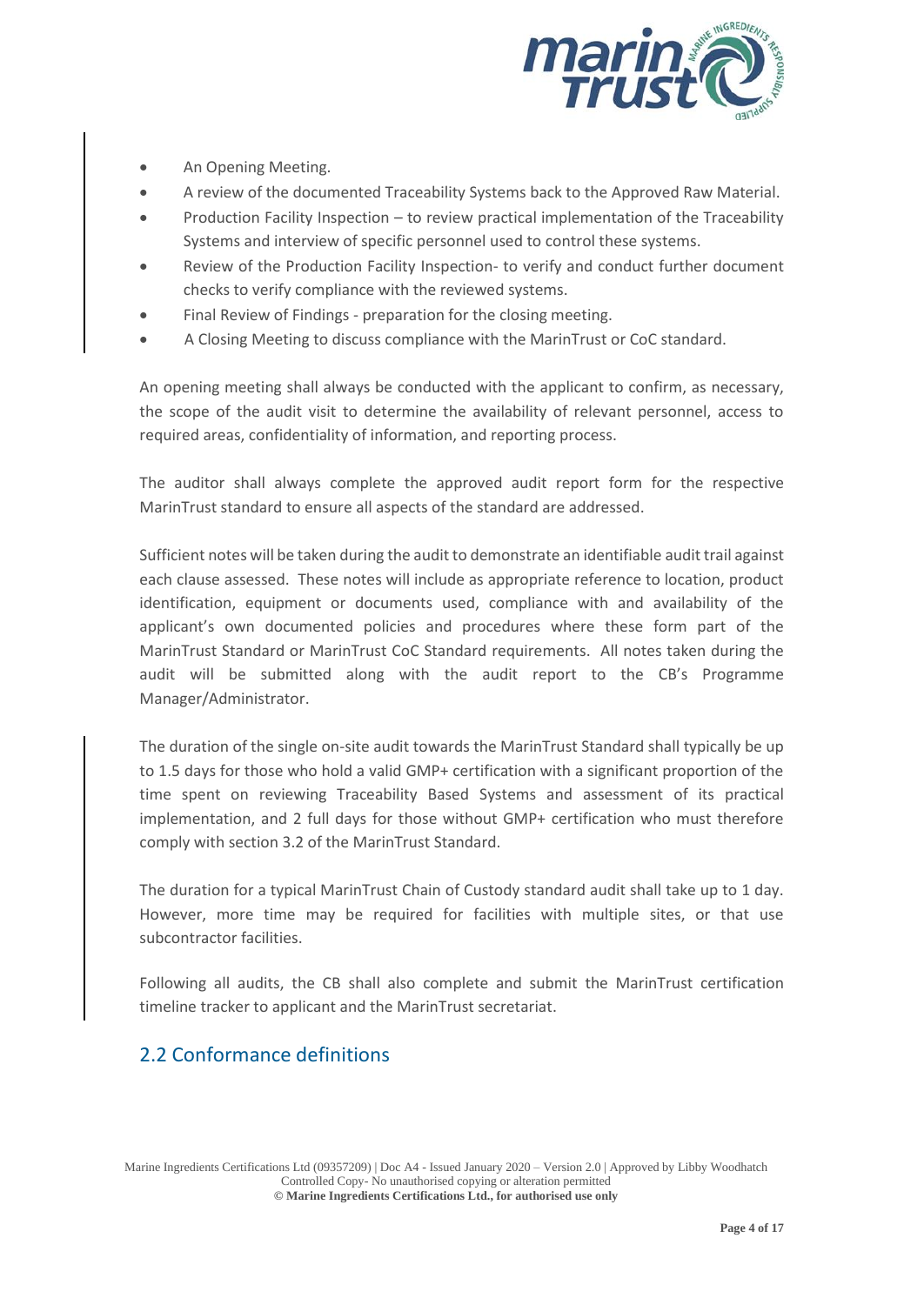

Each of the clause requirements of the MarinTrust standards shall be designated with one of the following conformance levels as defined by the auditor guidance for the respective standard.

**I. Full compliance** definition – The applicant meets the standard requirements.

At the initial certification audit **all non-compliances shall be addressed** in an effective action plan and closed off or downgraded prior to certification.

**II. Minor non-conformance definition** – Any non-conformity which does not adversely affect the health or safety of a product, i.e., where absolute compliance to the statement of intent has not been met but on the basis of objective evidence the conformity of the product is not in doubt.

Where a Minor Non-conformance is identified at the initial certification, the CB shall not issue a certificate until this has been addressed in an effective action plan that has been agreed by the CB.

#### **Definition of an effective action plan**

For an action plan to be deemed as effective it shall address the following key areas:

- An appropriate time frame to address and resolve the non-compliance shall be given
- A root cause analysis of why the non-compliance occurred
- Identify the actions required to ensure that future non-compliances shall not occur (to include changes to policy and procedures)
- An appropriate person to oversee that the non-compliance has been resolved shall be identified.

At an annual surveillance, a raised minor non-conformity does not prevent the applicant from maintaining its certification to the MarinTrust standards. An action plan is presented, and this shall be a focus of the subsequent surveillance audit. If subsequently the organisation is deemed to still fall short of full compliance, the auditor will upgrade the non-compliance and raise a major non-conformity. Corrective action will then be required before certification can be maintained.

*Note - The only exception to this rule is under circumstances where a minor nonconformity is raised due to records not being maintained for a sufficiently long duration. In these circumstances, the minor non-conformity will remain minor as long as records continue to be built up. This is to reflect the impossibility of creating 3 years of records in 1 year*.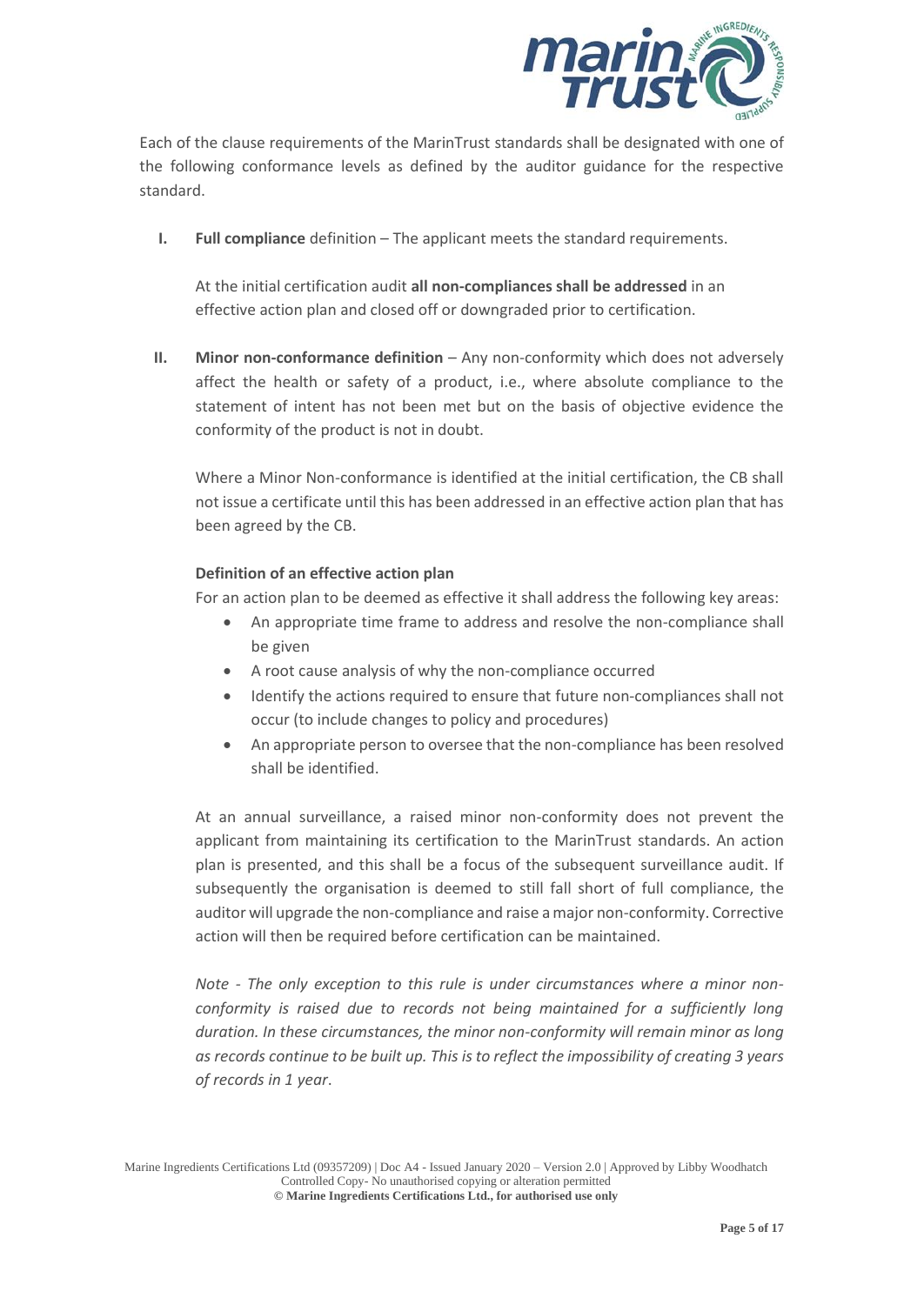

**III.** Major non-conformance definition – Any non-conformity other than critical, which cannot be completely eliminated by re-work or reduced to a minor non-conformity. In addition, this could also be where a requirement of the MarinTrust standards have been addressed but there is insufficient evidence to demonstrate that it has been properly controlled or implemented. For example, the traceability system is found to be inadequate to meet the requirements of the statement of intent or any clause of the Standard.

All major non-conformances must be closed off or downgraded to a minor with an agreed action plan before the applicant can be certified to the MarinTrust standards.

If the CB cannot close off or down grade a major non-conformance in a period of 3 calendar months for new applications or 1 calendar month for an annual surveillance, from the point at which it is raised, the CB shall instigate a full re-audit.

At this point in the process, where it is an existing client, their MarinTrust or CoC certificate shall be suspended until the re-audit has been conducted. If the re-audit determines that no non-conformances were found, the client's certificate shall be reinstated. If there is persistent failure to meet the requirements of the MarinTrust Certification the certificate may be completely withdrawn. Please refer to the MarinTrust issuing and withdrawal of certificates procedure (A5) for further guidance.

**Downgrade definition** – where the applicant can provide evidence which challenges the auditor's original decision on the grading of a non-compliance sufficiently to allow a lower grading on the non-compliance to be issued.

**IV. Critical non-conformance definition** – Any non-conformity which may result in hazardous or unsafe conditions for individuals. In addition, this could also be a legal or regulatory violation, or a complete marine ingredient safety failure to implement a requirement of the MarinTrust Standards resulting in a programme integrity risk. For example, the auditor provides evidence to show that the marine ingredients labelled, or intended to be labelled, as compliant were found not to have originated from an approved fishery or by-product of the MarinTrust programme, or from an officially recognised fishery that has been accepted into the MarinTrust Improver Programme, or the auditor has been deliberately mislead on the credibility of the information provided by the applicant.

It could also mean, more generally, that the applicant has broken a legal obligation which puts food/feed safety, employee safety, or worker welfare at risk. This does not necessarily need to relate to a specific requirement in the MarinTrust Standards, but the details of the critical non-conformity must be detailed by the auditor.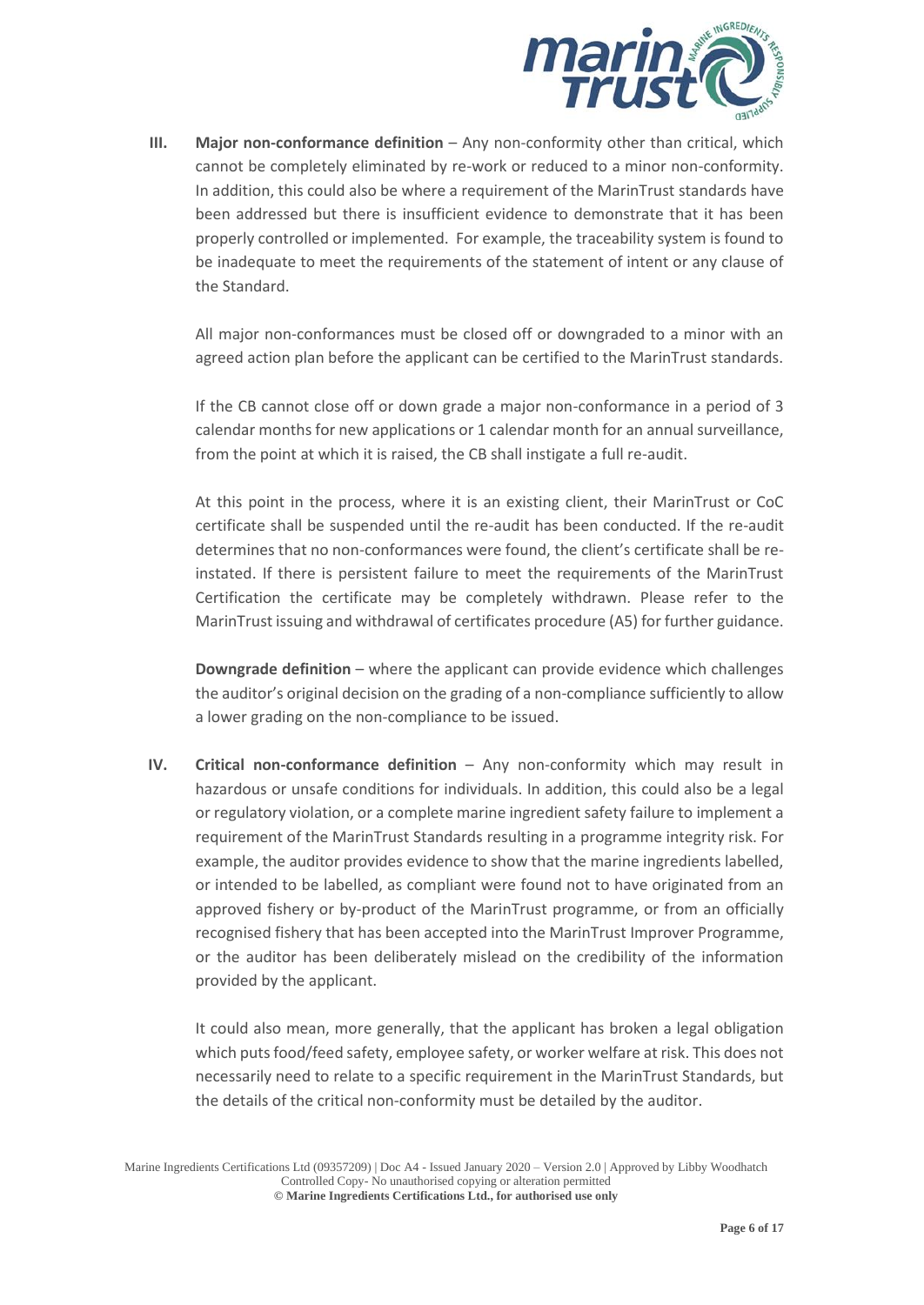

In the event of a Critical Non-Conformance, the auditor will end the on-site assessment immediately, if the safety of the auditor is compromised. The CB shall not grant certification to the Applicant, and any future applications to the programme by the Applicant must include documented evidence of the policies and/or systems put in place to ensure the critical non-conformity does not re-occur. It is proposed that a period of 1 year shall pass before an applicant can reapply for certification to the Standard, to ensure that the systems to prevent the critical non-compliance reoccurring have been fully embedded into the applicant's quality management systems and culture.

If a critical noncompliance is raised for an existing client, the CB shall immediately suspend the MarinTrust certificate pending a full investigation by the CB. If the noncompliance is upheld the client shall have their certificate withdrawn and shall not be allowed to re-apply for the Standard for a period of 6 months. Please refer to A5 "The Issuing and Withdrawal of Certificates to the MarinTrust Certification Programme Procedure".

#### 2.3 Closing meeting

At the closing meeting, the auditor shall present their findings and discuss and agree any nonconformances that have been identified. The auditor shall prepare a hand-written copy of the agreed non-conformances, which is signed and left with the applicant's technical representative.

Where Non-conformances are noted, the auditor shall refrain from instructing the applicant to take any particular course of corrective action. Auditors offering a recommended course of action to close out a non-conformance shall be seen as consultation and is in breach of ISO 17065 protocols.

On completion of the audit, a closing meeting shall be held with the applicant. The auditor will discuss any non-compliances raised, agreeing a corrective action and completion date for each. The corrective action and completion date will be recorded on the Non-Conformance Report (NCR) form which will be agreed by both the auditor and applicant at the closing meeting. The applicant will be given a copy of the completed NCR form in an email following the audit within 3 working days. The applicant shall then be given a calendar month to provide written confirmation and any agreed objective evidence, e.g. where appropriate photos, invoices and/or receipts, to the CBs Programme Manager/Administrator when corrective actions have been completed.

Where there is more than one auditor used, e.g. in an integrated facility, a thorough and precise hand-over meeting must be held. This will serve to equip the Secondary Auditor fully with information regarding previous findings or missing components.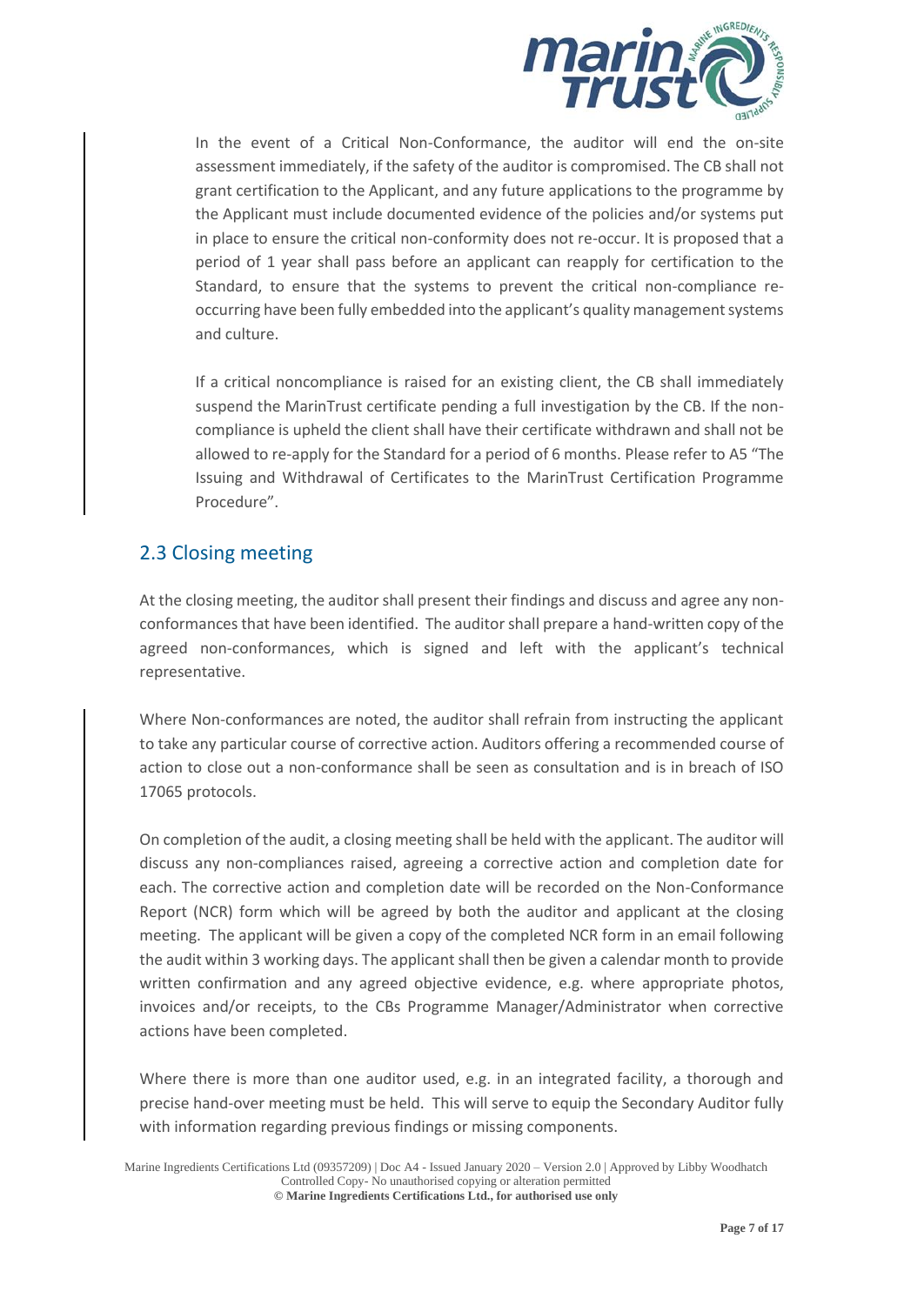

*Note - The Auditor on the Final Audit Report shall record where the Auditor is unable to agree a Non-conformance with the Applicant. The Non-conformance shall still stand and the Applicant can appeal the decision to the CBs and to the MarinTrust Governance Board Committee (Please refer to the Appeals and Complaint Document).*

All Audits shall be conducted in a professional manner, as expeditiously as possible and with **the minimum disruption to the day to day activities of the applicant being assessed. The CBs** Auditor shall ensure they comply with In-house Policies whilst at the location being assessed.

Note- *No indication on if the applicant has achieved certification shall be communicated to the applicant by the auditor at this time.*

*In the event that a critical non-conformity is established at an existing certificate holder of the programme, this certificate holder shall be instructed to immediately inform its customers to make them aware of the circumstances. The certificate holder shall inform both their CB and MarinTrust when this communication has been sent to their customers, and on its content, to allow MarinTrust to support their customers in obtaining a different supply of MarinTrust compliant marine ingredients until they can attain recertification. Please refer to the MarinTrust issuing and withdrawal procedure (A5) for further guidance.*

#### 2.4 Derogations for Chain of Custody Standard

*Note – this section applies to the MarinTrust CoC Standard only, and CBs should refer to the CoC standard for the specific clauses that a derogation applies*

Within the MarinTrust CoC certification guidance, advice is given on what evidence would constitute full compliance and what circumstances would lead to a category of nonconformance being raised. All clauses in the CoC standard shall be closed off prior to certification, recertification or continuous maintenance of their MarinTrust CoC certificate, apart from those clauses that have been **granted a derogation period** to allow an applicant a set period of time to meet these requirements following initial certification.

The derogation period that has been agreed for these CoC clause requirements shall be one complete certification cycle (3 years) to reach full compliance. However, the applicant shall need to show through a reportable action plan that progress to full compliance is progressing at each annual surveillance assessment. If the auditor reports no progress from the initial certification to the next annual surveillance, this shall be deemed a non-compliance to the MarinTrust CoC standard which could result in their certificate being suspended and possibly withdrawn.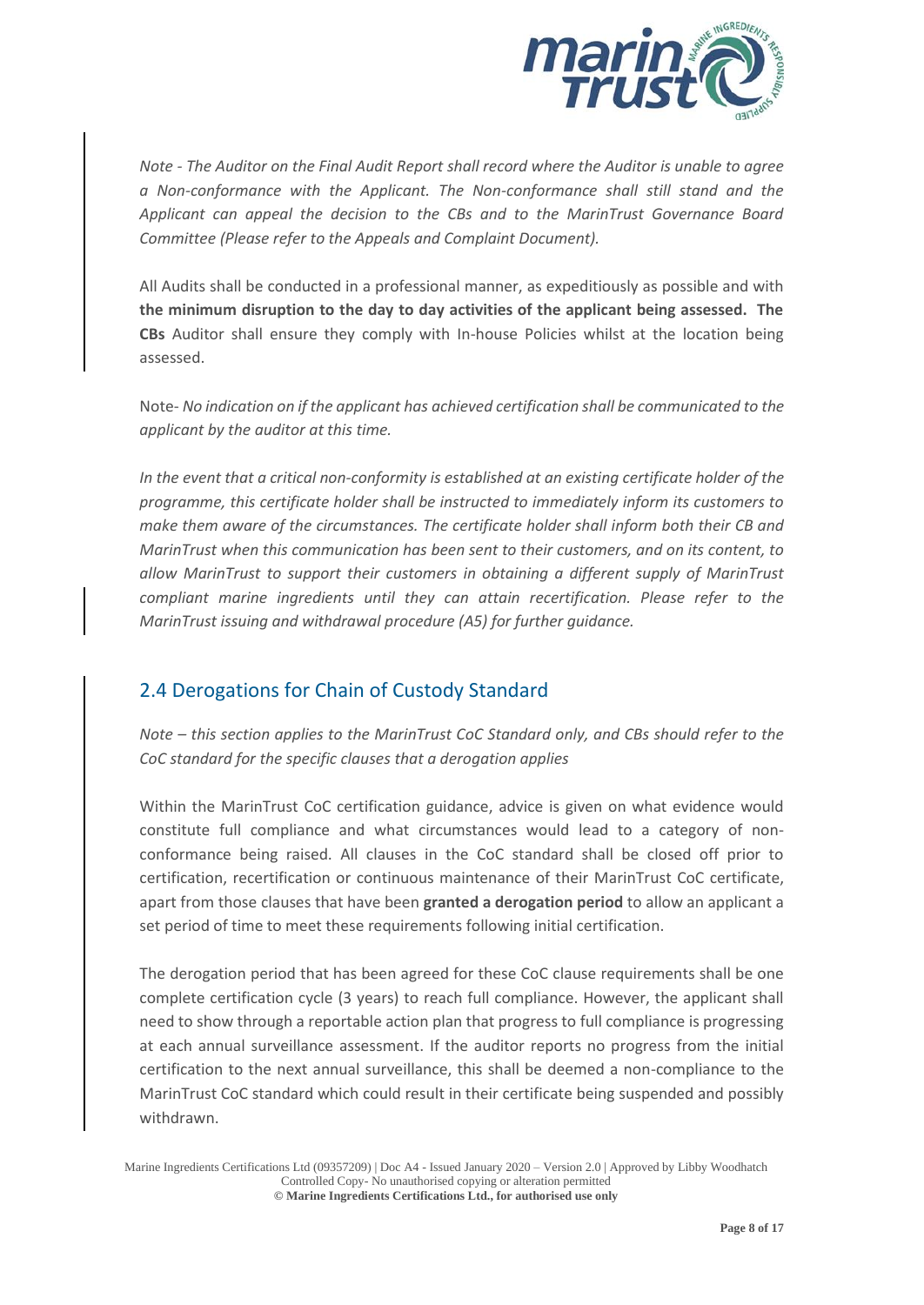

#### 2.5 Notification of Serious Food Safety/Legality Issues

It is a requirement of many purchasers that MarinTrust notify them immediately of serious Traceability and/or Legality issues arising out of a Supplier Inspection. In this unlikely event, MarinTrust shall discuss with the Applicant what action is necessary to meet the wishes of the specific purchaser(s) involved. In all cases, Reports are only distributed to Third Parties provided the owner of the Report (i.e. the Applicant) has consented in writing.

#### 2.6 Audit Frequency

The surveillance audits and re-certification audits shall be conducted at the frequency defined by MarinTrust. The audit frequency as outlined by MarinTrust shall consist of an initial audit (year 1) followed by 2 surveillance audits on an annual basis (years 2 and years 3), each conducted within 12 months of the previous audit.

Certificates for the MarinTrust Standards shall be valid for 3 years upon successful surveillance audit results. Applicants shall re-apply for certification to the MarinTrust Programme 6 months prior to the expiry of the certificate. Re-certification audits shall be arranged at least three months before the certificate anniversary or certificate expiry date, and shall be carried out to allow the new certification to be completed before the current certificate date expires. *Where practicable, re-certification of a site shall be carried out by the same auditor only up to a maximum of three consecutive audits.*

In some cases, where the marine ingredient is not produced continuously, the re-certification audit shall take place while the factory is producing, and verification of corrective actions in relation to critical and major non-conformities shall take place within a period of time that the product is being manufactured.

*Note: Under exceptional circumstances MarinTrust in consultation with the CB may invoke an Extraordinary Procedure which shall take precedent over these audit frequencies. If this procedure is invoked by MarinTrust please refer to this procedure.* 

## 3.0 Audit Reporting

The Non-Conformance Report (NCR) form shall be sent by the Auditor to the CBs within 24 hours at the end of the Audit. The Programme Manager/Administrator will check the form has been completed correctly and will despatch it to the Applicant informing them by /email within 21 working days that they now have one calendar month to close out the Noncompliances raised.

Marine Ingredients Certifications Ltd (09357209) | Doc A4 - Issued January 2020 – Version 2.0 | Approved by Libby Woodhatch Controlled Copy- No unauthorised copying or alteration permitted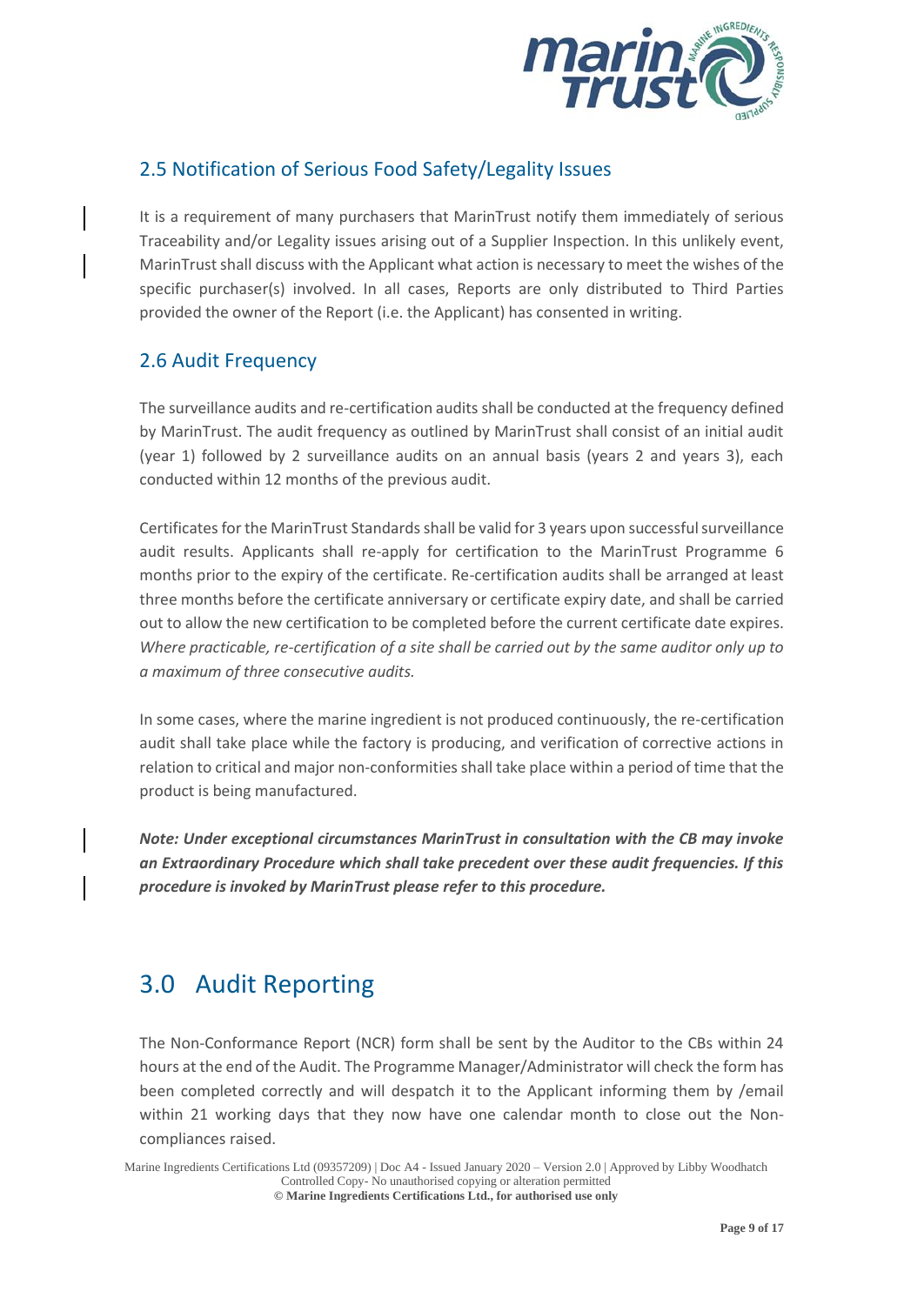

The Auditor shall submit the Final Report on the correct MarinTrust Programme Audit Report Forms.

The Report shall be a factual record of the results of the Audit and inspections carried out. It will clearly document any Non-conformance against the current MarinTrust standard Requirements and where appropriate corrective actions. Objective evidence is required and the agreed time scales for completion.

The Auditor shall sign the Final Report and forward to the Programme Manager/Administrator within 10 working days of the Audit. A copy of this Report shall be submitted to Applicant once the final certification decision has been taken.'

The Programme Manager/Administrator shall notify the Auditor of the need for his/her presence at any meeting at which the Report shall be reviewed in preparation for the Certification Decision, if applicable.

#### 3.1 Initial Audit Reports

Following the audit, a detailed, typed list of non-conformances shall be issued to the applicant within 5 days. The auditor should also inform the CB within 24 hours of any Non-Conformances. After each audit a full written report shall be prepared in the correct format that has been approved by the CBs Accreditation Body and MarinTrust Secretariat. The report shall contain an audit summary, an overview of performance, summary of non-conformances, actions taken and a detailed audit report with comprehensive details of how the applicant complies with the relevant MarinTrust standard.

#### 3.2 Non-conformance Follow-up

It shall be a requirement of the CB's Certification System that the applicant writes to the CB to confirm that action has been taken with respect to all critical, major and minor nonconformances identified during the audit. Depending upon the nature of the nonconformance, either documentary evidence or a re-visit shall be required to fully assess compliance before a certificate of approval can be awarded.

The CB shall check the applicant's file after 15 working days to evaluate the progress of the corrective actions and if necessary, contact the applicant to remind them of their obligation to provide evidence within a calendar month. All non-conformances shall be closed out within one calendar month, unless a request for extension has been approved. Extensions shall only be permitted for up to 6-months. CBs must also share the certificate extension to both the client and MarinTrust 1 month before the certificate expiry for posting on the MarinTrust

Marine Ingredients Certifications Ltd (09357209) | Doc A4 - Issued January 2020 – Version 2.0 | Approved by Libby Woodhatch Controlled Copy- No unauthorised copying or alteration permitted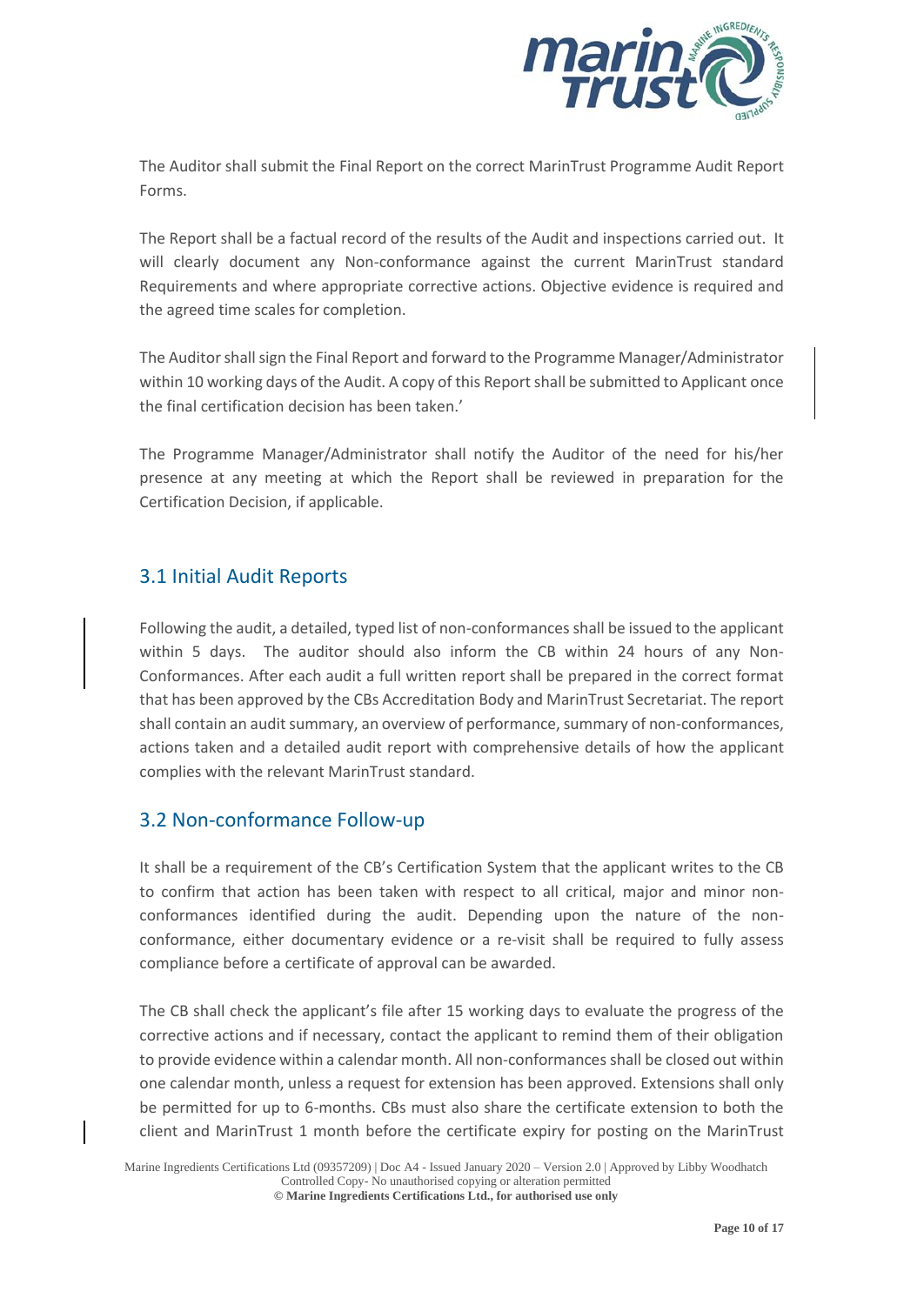

website. Please refer to document A5 – Issuing and Withdrawal of Certificates Procedure, for further information.

#### 3.3 Distribution of Final Audit Report

The auditor shall prepare the final report and submit it to the CB Programme Manager/Administrator for the MarinTrust Programme. The final report shall be reviewed and signed off by a technically competent and authorised manager.

Following submission of all appropriate evidence by the applicant, the auditor shall review the evidence and approve its compliance before it is submitted to the Programme Manager/Administrator.

Before presentation of this final report to the Certification Committee, the Programme Manager/Administrator shall review the report, specifically:

- The auditor's notes shall be reviewed to fully substantiate the non-conformances raised in the final report and are to be retained and placed on the applicant's file;
- The auditor's report of non-conformance shall not be recorded as a statement of corrective action or direction;
- There shall be evidence of corrective action time frames agreed upon and authorised by the applicant and the auditor at the time of the inspection to close them out;
- All evidence of subsequent corrective action taken by the applicant since the audit shall be available, presentable and clearly identifiable.

The certification committee shall review the final report and evidence file to determine if the applicant complies with all the clauses as laid down in the MarinTrust Factory and Chain of Custody standards. Typically, 7 days will be allowed for technical review, 7 days for the committee meeting, and then 7 days for the certification decision.

The certification decision and final report shall be despatched to the applicant within an agreed timescale. This shall be no longer than 5 working days after the certification meeting. A copy of the audit report and certification decision shall also be sent to the MarinTrust Standards Administrator within the same time period of no longer than 5 working days after the certification meeting. The MarinTrust Secretariat shall use these audit reports for standard consistency monitoring purposes.

The result of an audit shall be categorised as follows:

- Certification Achieved
- Certification not Achieved\*
- Certification not Granted

Marine Ingredients Certifications Ltd (09357209) | Doc A4 - Issued January 2020 – Version 2.0 | Approved by Libby Woodhatch Controlled Copy- No unauthorised copying or alteration permitted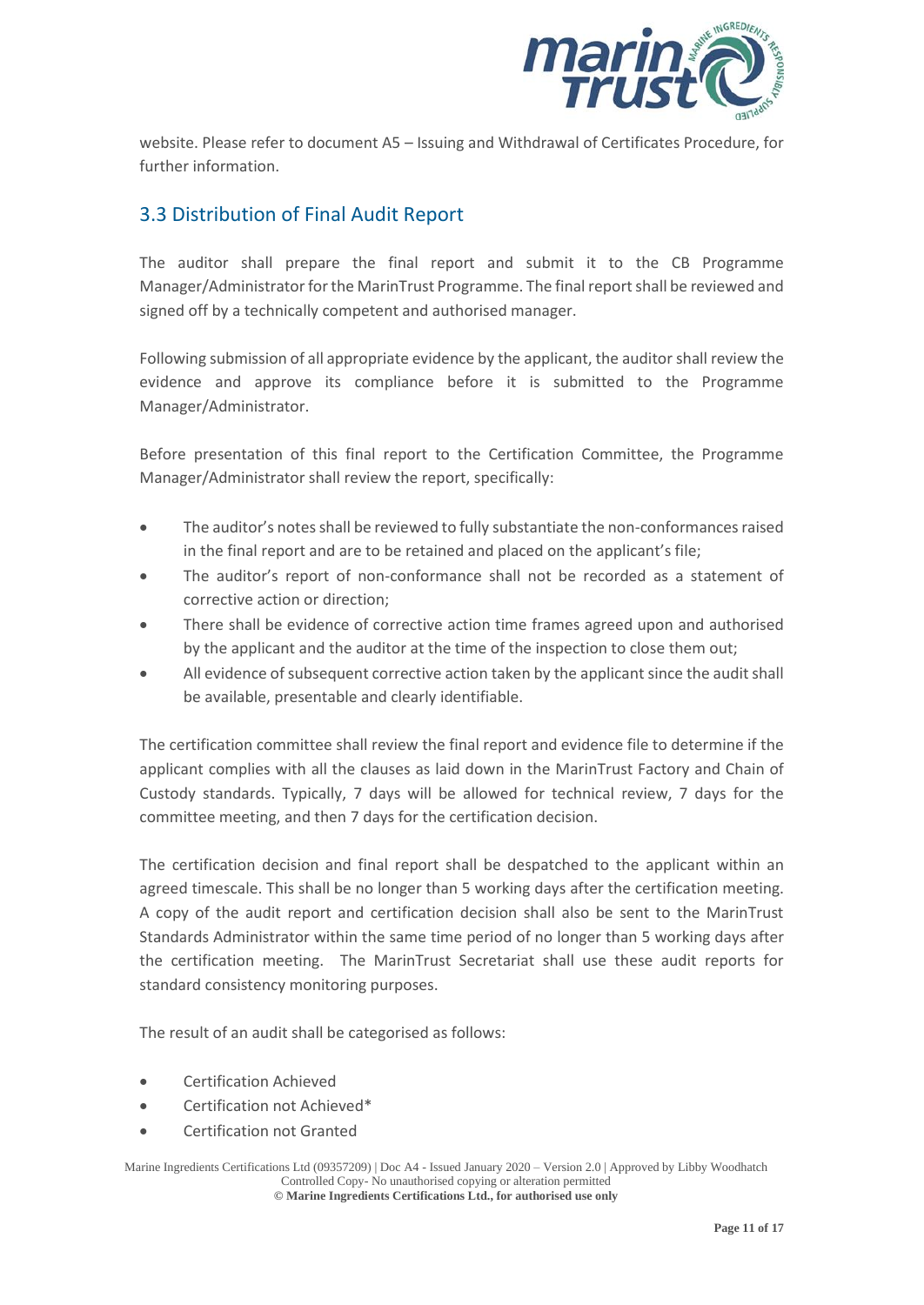

\* In such instances, further information shall be requested from the applicant with a maximum of 7 days permitted for submission of the required additional evidence if the certification committee feel that more information is required to meet the intent of the relevant MarinTrust Clause.

The main contact indicated in the MarinTrust application form shall be regarded as the applicant. As such, it is this party that receives the final report.

### 4.0 Records

A copy of the Final Audit Report, NCR form and correspondence conveying the Certification Committees decision will be held in the Applicant's file for a period of 5 years. If the certification has now lapsed or moved to another CB or if it is a current certificate records for the previous two certification cycles shall be maintained.

The Final Audit Report shall also be sent to the MarinTrust Secretariat for record keeping and research purposes, but its contents shall be treated as strictly confidential and shall not be placed in the public arena.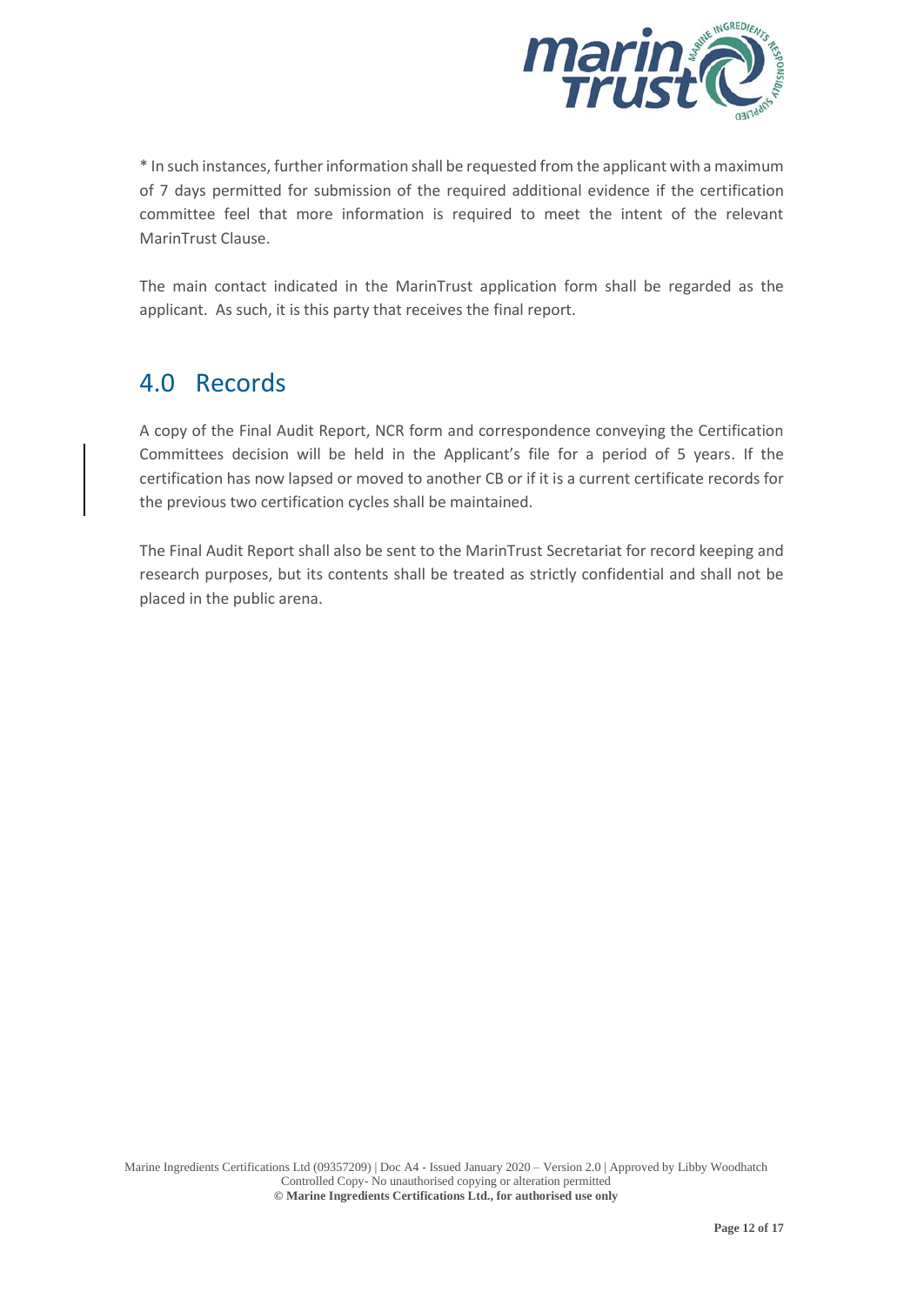

#### **Appendix 1**

#### **Code of Conduct for All CBs Staff/Auditors**

#### **Objective**

To define the code of conduct, which shall be adhered to when operating the CBs certification services.

#### **Responsibilities**

Everyone in the CB, both office and home based has the responsibility to ensure their conduct does not compromise the independence, integrity and impartiality of the CB.

All managers are responsible for ensuring that staff is aware of the need to maintain independence, integrity and impartiality and operate in accordance with this procedure.

#### **Procedure Independence, Impartiality and Integrity**

It is essential that audits and related activities are demonstrable independent of pressure from the inspected applicant or any other parties. The CB must take steps to ensure that commercial activities, which have the potential to conflict with the inspection process, are avoided at all times.

The CB must not provide consultancy, advice or bespoke training. It is essential that the CB's staff, including the auditors, do not offer advice, or provide information either at the time of the Audit or at any time that may compromise the independence, integrity, or impartiality of CB.

The following are examples of activities, but not limited to, that are prohibited:

- Providing specific recommendations to an applicant on how requirements of the MarinTrust standards could be met.
- Providing documentation other than the MarinTrust standards, CB certification protocols or auditor inspection guidance notes.
- Providing advice in response to specific queries that could be interpreted as how an applicant can comply with the correct MarinTrust standard.
- Providing advice on the design/ development of facilities or processes.
- Participating in the decision-making process on applicant's management system matters.

Where unsolicited requests for such services are received the CB's staff is required to politely decline such requests and inform the applicant of the CB's policy.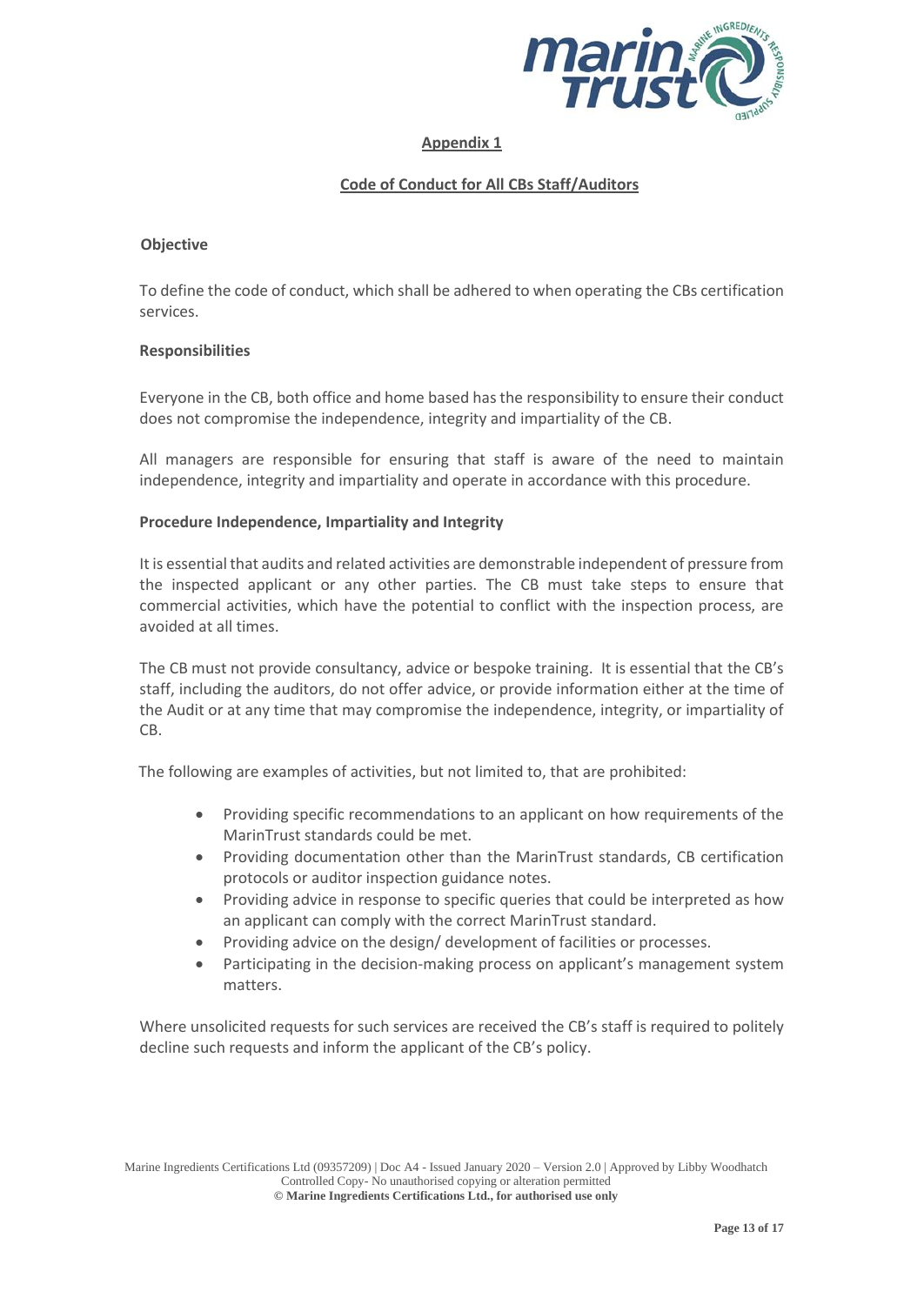

#### **Audit Process**

Auditors shall be aware that applicants require audits which fully 'test' their systems against an agreed Standard such as the correct MarinTrust standard and which identify deficiencies that require appropriate preventative or corrective action. In addition, the judgment of the auditors must be based upon objective evidence and must be independent of any outside pressure or influence.

It is particularly important that the audit is seen to be 'testing' by the applicant because of the thoroughness of the audit method and not because of the way in which the auditor relates to the employees of the inspected applicant.

It is the 'questions asked' and 'not the way in which they are asked' which should determine this issue.

Audits shall therefore:

- Be thorough and be undertaken diligently.
- Auditors must be courteous at all times and avoid being influenced by their own emotions.
- Be aimed at gathering objective evidence to either support compliance to standards or to identify deficiencies.
- Conform to the CBs documented structure.
- Results in reports, which contain only those deficiencies discussed and agreed at the closing meeting.

#### **Hospitality and Gifts**

At all times the CBs staff and Auditors shall remain above reproach and their integrity and credibility maintained.

Whilst staff/Auditors may be provided with lunch or may be invited to dinner by applicant's staff, it is clear that there is a 'fine line' between normally accepted Standards of Hospitality and possible bribery and corruption. The CB's staff therefore needs to act with caution and if in doubt refuse such hospitality.

Similarly, in relation to gifts, it is advisable to refuse such offers but again common sense needs to prevail. Factors to consider in such situations are as follows:

- Is the hospitality or gift within the normal bounds of commercial practice?
- What are the company's intentions?
- What is the stage of the audit  $-$  is the offer made after the closing meeting?
- Would public knowledge of the gift undermine the auditor's or the CBs integrity and credibility?
- Would a legal defence in court be undermined by the offer?
- Is the gift an example of product produced on-site or has it been specifically purchased for the auditor.

Marine Ingredients Certifications Ltd (09357209) | Doc A4 - Issued January 2020 – Version 2.0 | Approved by Libby Woodhatch Controlled Copy- No unauthorised copying or alteration permitted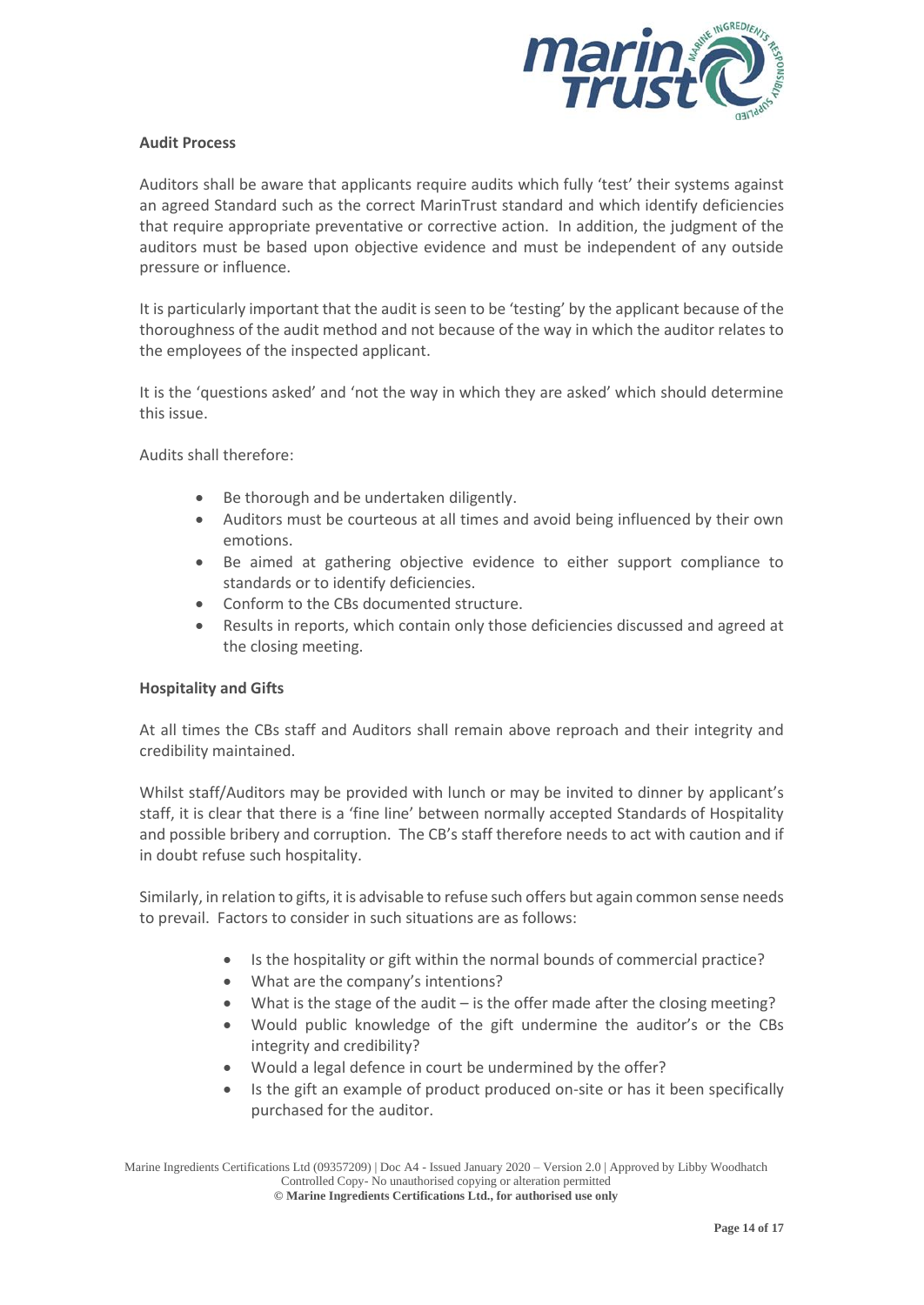

Where there is a clear attempt to bribe the auditor, then the audit process should be ended and the CB's Senior Manager or Programme Manager/Administrator informed immediately.

#### **Disciplinary Action**

Any CB staff/ auditors found to contravene this code of conduct guideline would be judged to have contravened their contract of employment and will be subject to disciplinary proceedings.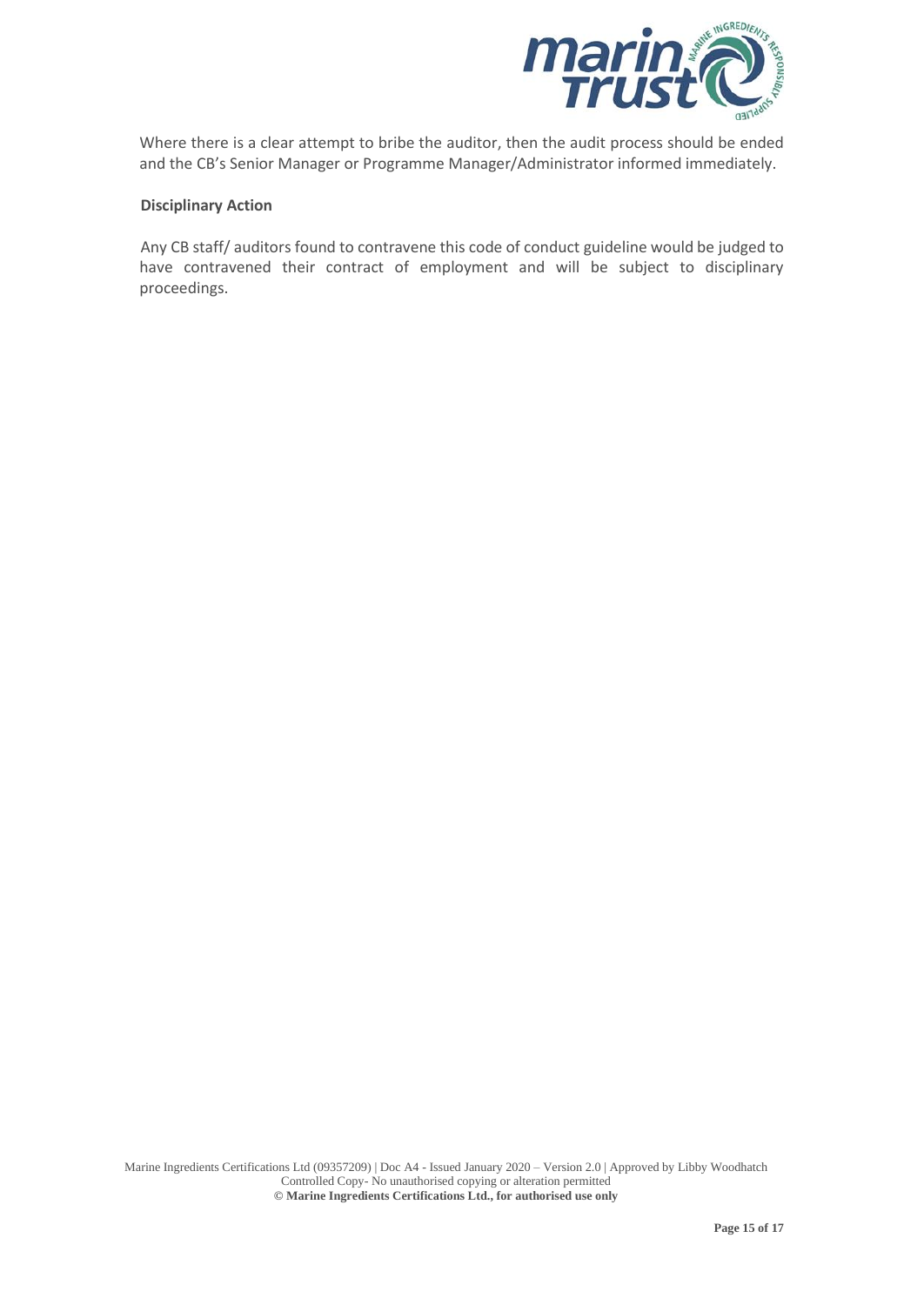

| <b>DATE</b>                                    | <b>ISSUE</b> | <b>AMENDMENT</b>                                                                                                                                                                                                                                                                                                                                                                                                                                                     | <b>AUTHORISED BY</b>               |  |
|------------------------------------------------|--------------|----------------------------------------------------------------------------------------------------------------------------------------------------------------------------------------------------------------------------------------------------------------------------------------------------------------------------------------------------------------------------------------------------------------------------------------------------------------------|------------------------------------|--|
| 08/05/2015                                     | 1.3          | Introduction of IFFO RS Logos, IFFO RS<br>Ltd and the wording Marine ingredients                                                                                                                                                                                                                                                                                                                                                                                     | Francisco Aldon                    |  |
| 26/01/2016                                     | 1.4          | Edit of title in 1.1 'Pre-audit Process'                                                                                                                                                                                                                                                                                                                                                                                                                             | Francisco Aldon                    |  |
| 26/01/2016                                     | 1.4          | Addition of wording in 1.1, fourth<br>paragraph "will be confirmed in writing<br>to the applicant and the IFFO RS<br>Secretariat from the Programme<br>Manager/Administrator."                                                                                                                                                                                                                                                                                       | Francisco Aldon                    |  |
| 21/01/2016                                     | 1.4          | Edit of section title, 1.1, paragraph 6<br>'The pre-audit process for audits<br>subsequent to the initial audit - termed<br>here as "Re-audits - does not include a<br>Pre-Audit Check."'                                                                                                                                                                                                                                                                            | Francisco Aldon                    |  |
| 21/01/2016                                     | 1.4          | Wording edit in 1.1, paragraph 6 "to<br>take into account changes in the Audit<br>Frequency"                                                                                                                                                                                                                                                                                                                                                                         | Francisco Aldon                    |  |
| 12/09/2017                                     | 1.5          | Amendments to paragraph 4, page 1 "If<br>the Pre-audit Check is successful, the<br>Audit Date along with a Site Audit<br>Schedule, (developed in conjunction with<br>the Auditor if applicable), will be<br>confirmed in writing to the Applicant.<br>secretariat/Standards<br><b>IFFO</b><br><b>RS</b><br>Administrator from<br>each IFFO<br>- RS<br>approved Certification Body will receive a<br>monthly Certification Tracker indicating<br>the audit schedule." | Francisco Aldon                    |  |
| <b>Version 2 edits (MarinTrust conversion)</b> |              |                                                                                                                                                                                                                                                                                                                                                                                                                                                                      |                                    |  |
| 01/10/2020<br>01/10/2020                       | 2.0<br>2.0   | MarinTrust Header & Footer inserted<br>Wording throughout document<br>amended to read 'MarinTrust<br>Programme' to encompass both the<br>MarinTrust Standard and                                                                                                                                                                                                                                                                                                     | Libby Woodhatch<br>Libby Woodhatch |  |
| 01/10/2020                                     | 2.0          | Addition of wording ', upon receiving<br>the MarinTrust application form of an<br>applicant from the MarinTrust<br>secretariat,' and '5 working days', in<br>section 1.0, first paragraph                                                                                                                                                                                                                                                                            | Libby Woodhatch                    |  |
| 01/10/2020                                     | 2.0          | Inclusion of minimum data to be<br>captured in the Certification Tracker<br>held by the CB, in section 1.0, fourth<br>paragraph                                                                                                                                                                                                                                                                                                                                      | Libby Woodhatch                    |  |
| 01/10/2020                                     | 2.0          | Addition of note 'Note in the event of an<br>extraordinary event being declared, the<br>extraordinary event procedure shall take                                                                                                                                                                                                                                                                                                                                     | Libby Woodhatch                    |  |